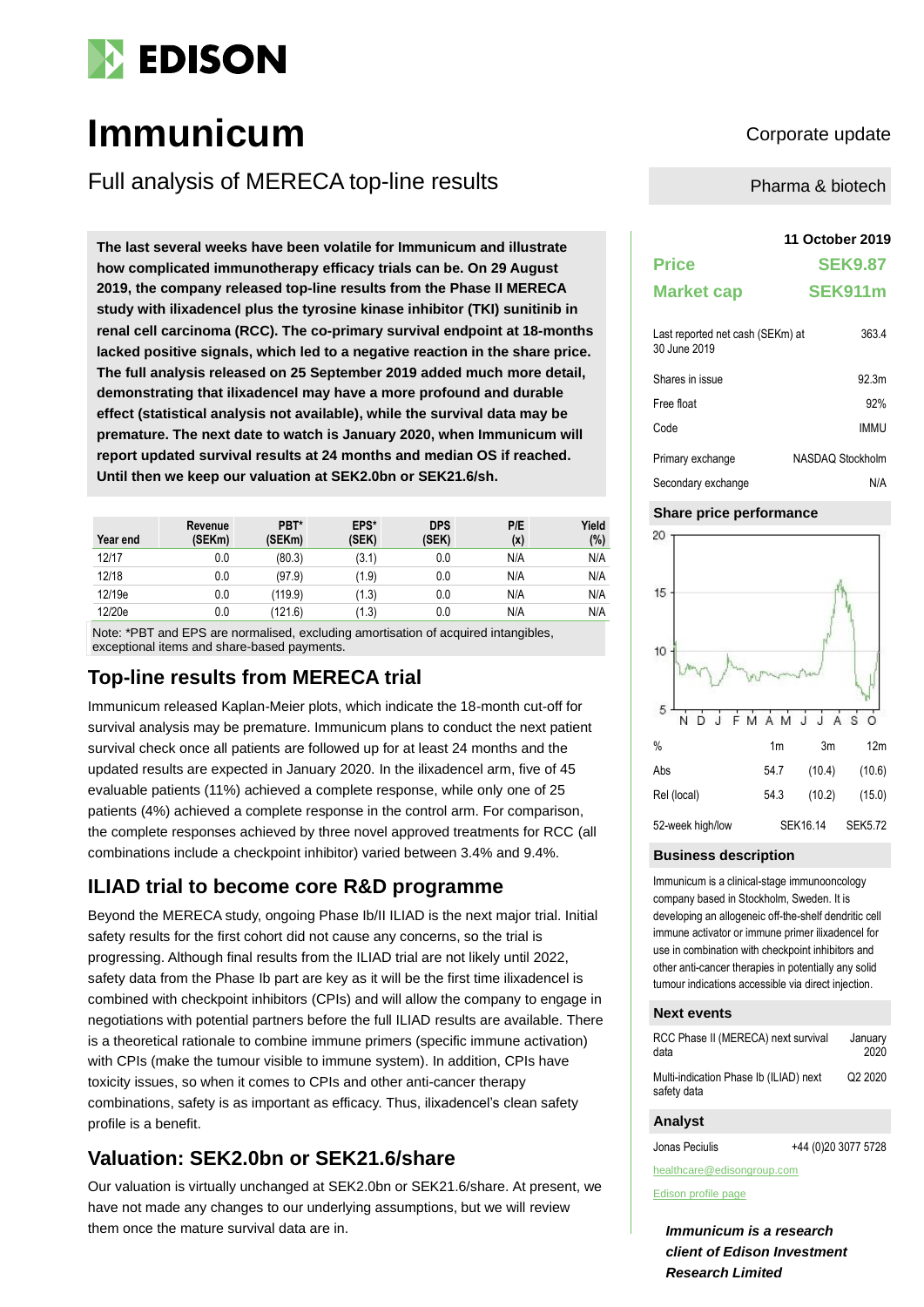

### **Full Phase II MERECA study results presented**

The Phase II MERECA study is the most advanced trial in the R&D pipeline. Patients enrolled for it (n=88) are newly diagnosed and have metastatic RCC, so this is a severely ill group of subjects. The patients were randomised to control ( $n=30$ ) and active  $(n=58)$  arms. Patients in the active arm received two injections of ilixadencel (on day 1 and day 14), then all patients in both arms underwent kidney tumour surgery. The patients were allowed to recover for six weeks after the surgery before the treatment with Sutent; this gap is mandatory due to Sutent's toxicity. In total, the patients were followed for 18 months (from the first injection of ilixadencel) according to the trial design. Survival follow-ups will be conducted every six months thereafter.

The primary endpoints of the study are the hard clinical endpoints of **median overall survival (mOS)** and **overall survival (OS) after 18 months** in addition to other secondary endpoints, such as **median progression-free survival (mPFS)**, **time-to-progression (TTP)**, **objective response rate**, **CD8+ T-cell intratumoural infiltration**, **safety** and various exploratory endpoints.



**Exhibit 1: Phase II MERECA study design**

### **Top-line results**

On 29 August 2019 Immunicum released the initial top-line results from the MERECA trial, while the [complete top-line data analysis](https://immunicum.se/webcast-link-presentation/) was released on 25 September 2019. Of the 88 enrolled patients, 70 were evaluable for overall response (RECIST v1.1; ilixadencel n=45 vs control n=25). Immunicum did not provide p values to indicate the statistical significance of the results, quoting that the trial is exploratory and not powered to detect predefined efficacy measures. Therefore, we can only evaluate the numerical differences. Safety and tolerability results were similar in both arms, implying a good safety profile, ie no added toxicity from ilixadencel. The key top-line efficacy results included:

### **Patient survival**

The patient survival rate at the 18-month check was 63% in the ilixadencel arm and 66% in the control group. P values were not provided, but Immunicum's interpretation was that the survival rates between the two arms were similar. Using July 2019 as a cut-off date, 57% of patients in the ilixadencel treatment group were alive compared to 43% in the control group. Immunicum included Kaplan-Meier plots in its presentation (Exhibit 2). This is not that common when the data are not mature, but added a lot more detail. There was no visible separation at the 18-month cut-off point (data are set and will not change); however, the curves started to separate after that point (data are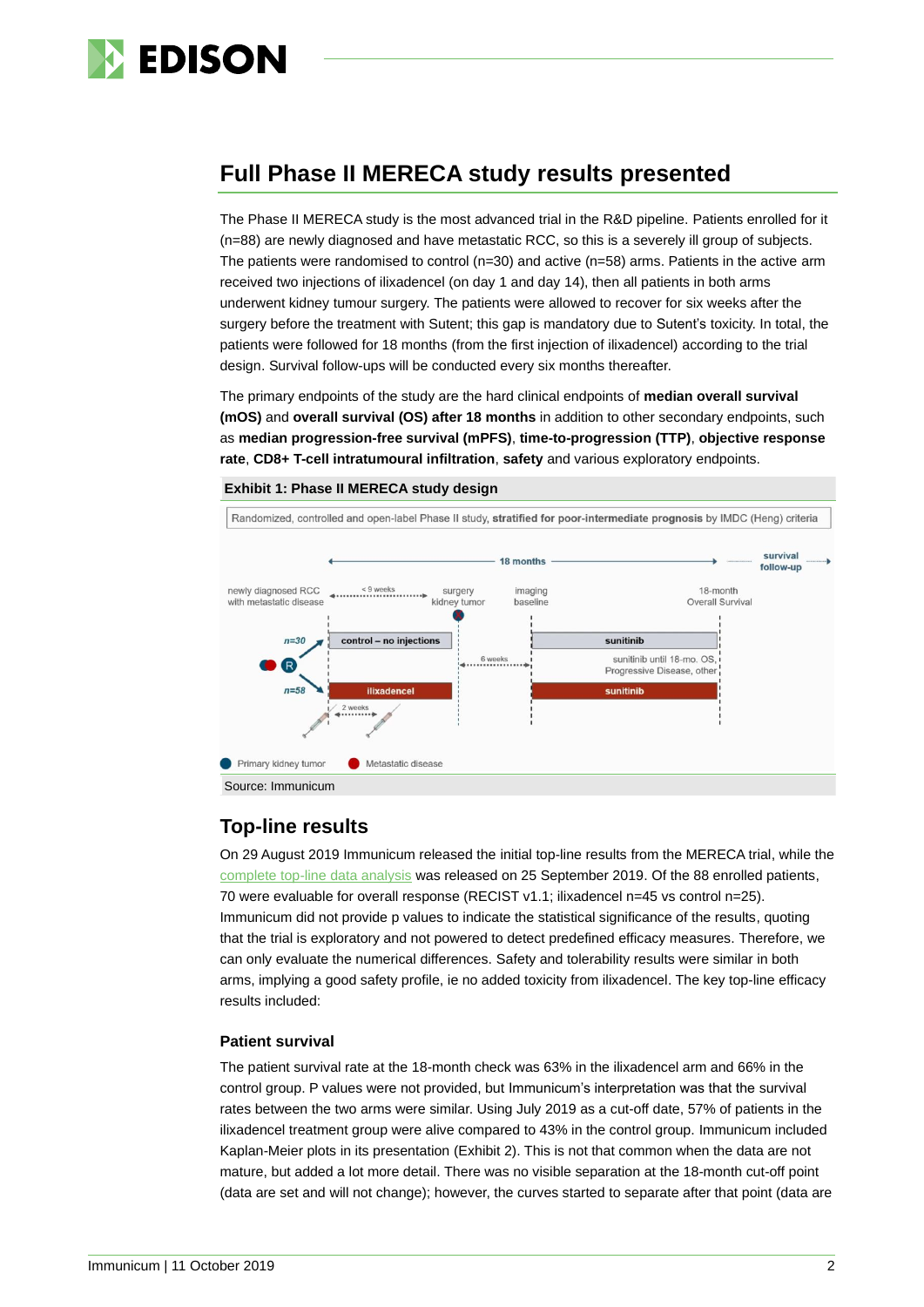

subject to change). The projected curves will be updated be updated after each patient survival check, so will change. The separation can widen or narrow.

The missed primary endpoint (survival at 18 months) caused the initial negative reaction in the share price. As Immunicum explained, MERECA was an exploratory trial designed to accumulate data and gain insights into the potential efficacy of ilixadencel. The design of such trials, however, is not straightforward, so the sole focus on the primary endpoint alone may not have been an appropriate way to evaluate the MERECA trial results. Therefore, we believe that the additional readout expected in January 2020 will be more definitive than the predefined 18-month survival primary endpoint. Median overall survival has not been reached at the 18-month cut-off, but should be available in the data update.





Source: Immunicum

#### **Tumour response**

The overall response rate (ORR) was similar in both arms (44% ilixadencel vs 48% sunitinib monotherapy). However, in the ilixadencel arm five out of 45 evaluable patients (11%) achieved a complete response, whereas only one of 25 patients (4%) achieved a complete response in the control arm. Other tumour response measures were also stronger in the ilixadencel arm:

- ◼ a longer median duration of response (7.1 months in ilixadencel arm vs 2.9 months in the sunitinib monotherapy arm);
- a higher percentage of responses ongoing at the 18-month check (60% in ilixadencel arm vs 33% in the sunitinib monotherapy group);
- a higher percentage of responders alive at last patient contact (85% in ilixadencel arm vs 58% in the sunitinib monotherapy group).

So, while ORR was similar, ilixadencel seems to produce a more profound and more durable effect (numerically, as statistical significance evaluation is not available), which may be clinically relevant findings. For example, the first ever oncolytic virus vaccine, Imlygic (Amgen), which is also thought to act as immune primer, was approved after it demonstrated a durable response rate in melanoma patients defined as a complete or a partial response maintained continuously for a minimum of six months. Imlygic did not significantly improve the overall survival in these patients; however, it was approved by the FDA on the durable response endpoint alone.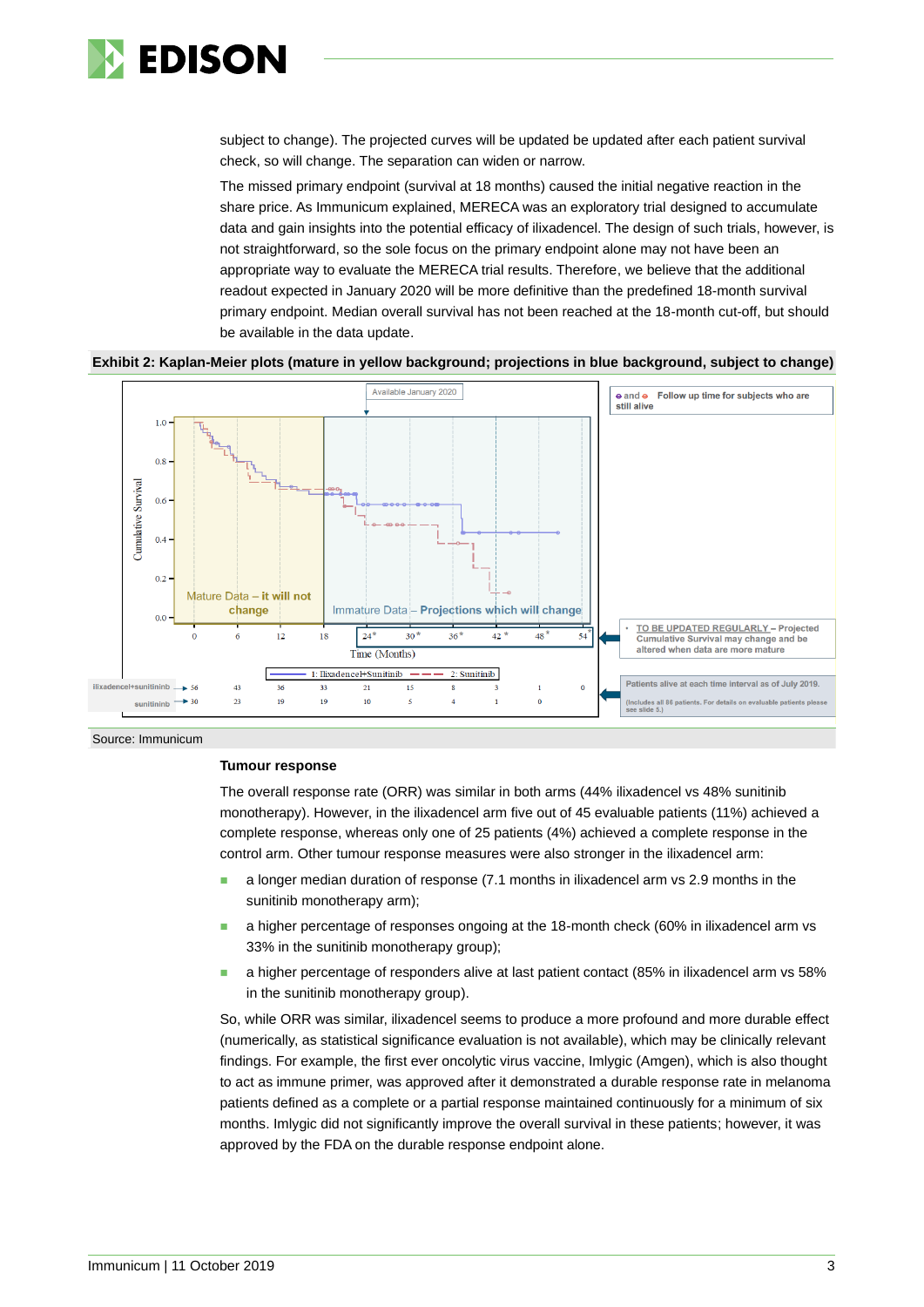

#### **Tumour infiltration**

Immunicum performed the analysis of tumour tissues from the surgically removed tumours from the patients who received ilixadencel injections and those in the control arm (no treatment before surgery, Exhibit 1). The company decided to use a new method to evaluate the infiltration of CD8+ T-cells. Tissue samples were stained with anti-CD8 antibodies and a new computer algorithm was used to quantify the CD8-stained area as a percentage of the total tumour area. The results showed a median stained area of 1.08% in the ilixadencel group vs 0.84% in the control group, the difference being not significant.

The tumour infiltration assessment method was different than used before, so it is difficult to form any conclusions. Immunicum described that the variability of the CD8-stained area within the treatment groups was very high. The infiltration varied substantially even between tumour samples taken from the same patient or in those patients who demonstrated complete response (Exhibit 3). The novelty of the assessment method and variability in findings make it difficult to evaluate the tumour infiltration results.

#### **Exhibit 3: Tumour infiltration results**

CD8-stained area (%) of total tumor area per treatment group



#### **Our view**

The complete response result is a standout when compared to other relevant trials in RCC (Exhibit 4). Recently approved new drug combinations for RCC include pembrolizumab (Keytruda; anti-PD-1) plus axitinib (Inlyta; TKI), nivolumab (Opdivo; anti-PD-1) plus ipilimumab (Yervoy; anti-CTLA-4) and avelumab (Bavencio, anti-PD-L1) plus axitinib. All these novel treatment options include CPIs and demonstrated improved overall survival against sunitinib in their respective clinical trials. The 11% response rate seen in the MERECA trial was better than that achieved by axitinib plus CPI, which varied between 3.4% and 5.7%.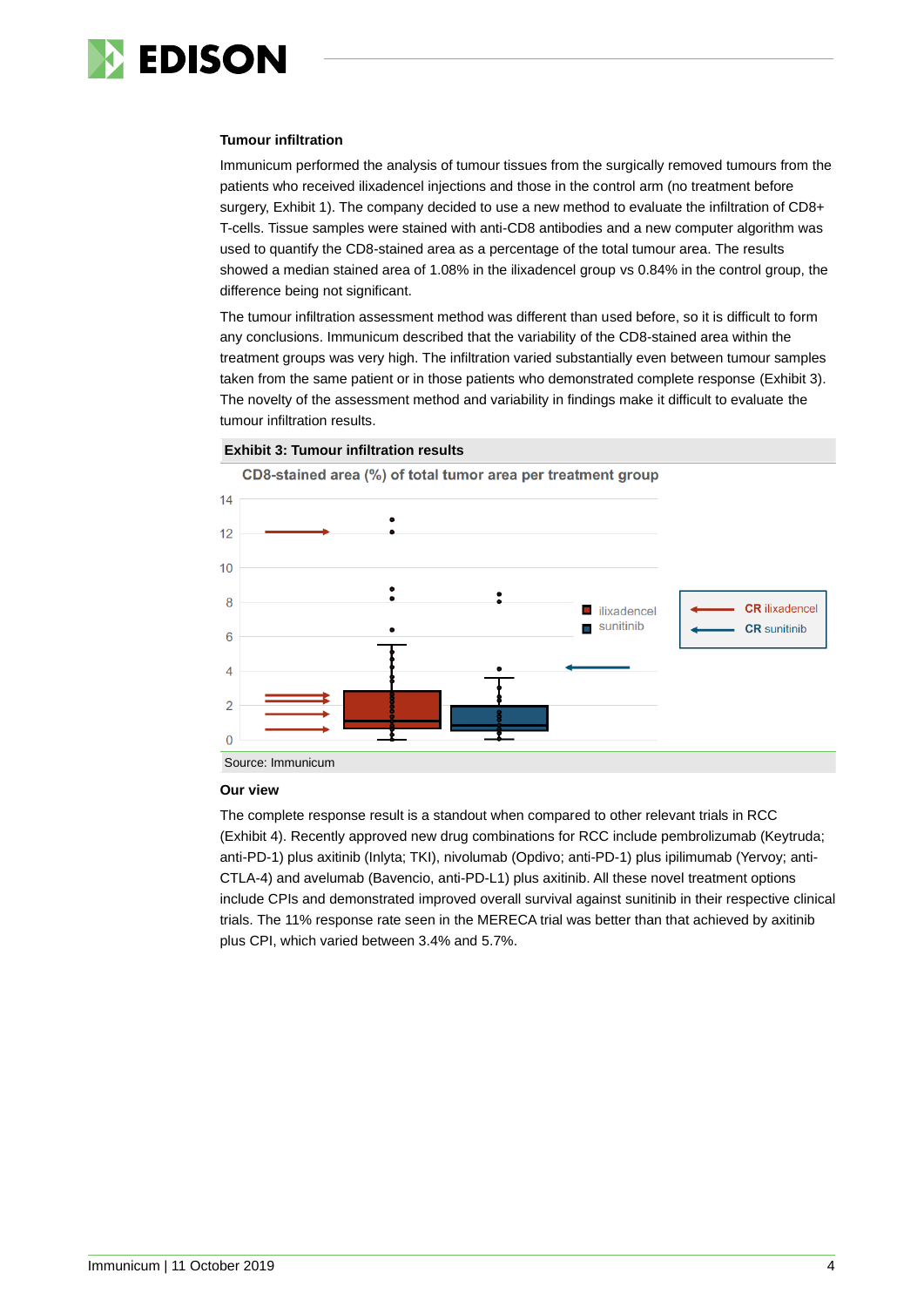





Source: Immunicum

Other measures of tumour response were also numerically better in the ilixadencel arm. Better tumour response is a substantial clinical endpoint in itself, but normally this would increase the expectations of an improvement in survival rates. At this stage, the survival endpoints in the MERECA trial either did not provide a positive signal yet (OS) or have not been reached (mOS). The data seem too premature at this stage to draw any final conclusions. The next patient survival check at 24 months should provide a more definite answer (expected in January 2020).

### **Phase II ILIAD to test combo with CPIs for the first time**

Following the readout from the MERECA trial, the main focus will be on the other ongoing Phase [Ib/II study,](https://clinicaltrials.gov/ct2/show/NCT03735290?term=immunicum&rank=1) ILIAD (**ILI**xadencel in combination CPIs in patients with **AD**vanced cancer). The study is being conducted in the US and enrolled the first patient in February this year. ILIAD is expected to recruit 150 patients in total in three solid tumour indications: gastric adenocarcinoma in combination with CPIs, NSCLC and head and neck squamous cell carcinoma (HNSCC). The latter indication will be split into two studies with human papilloma virus (HPV) positive and negative tumour types to also study specific immune activation against HPV-related tumours.

In the Phase Ib part of the trial, ilixadencel will be combined with Keytruda and in the larger Phase II part with Keytruda in NSCLC and Bavencio (avelumab, Merck KGaA and Pfizer) in the other indications. As per the supply agreement, Immunicum will acquire Bavencio at no cost. The interim safety results from the first cohort were announced with no concerns raised. Full safety and efficacy data from the Phase Ib of ILIAD should be released in 2020 and controlled efficacy data from the Phase II of ILIAD should be obtained in 2022. The trial can be broken into two parts:

- The Phase Ib part will enrol a total of 21 patients (Exhibit 5). The first six patients will need to be enrolled in a staggered format, which in addition to treatment includes a six-week safety period between each patient. This means it will typically take around two-and-a-half to three months between the enrolment of each patient (treatment, safety period, safety committee review). Although such design is relatively slow, it is required when a new combination of two drugs is being tested. If no safety concerns emerge, the rest of the Phase Ib trial will recruit faster. The goal the Phase Ib part is to assess safety and define optimal dosing in combination with Keytruda. On 1 October 2019, Immunicum [announced](https://immunicum.se/investors/press-releases/press/?xml_id=1923171) that the first three patients were dosed and no serious adverse events were reported.
- The Phase II part will enrol up to 129 patients who will be grouped by indication (NSCLC, HNSCC and gastric adenocarcinoma). Each of the arms is expected to be sufficiently powered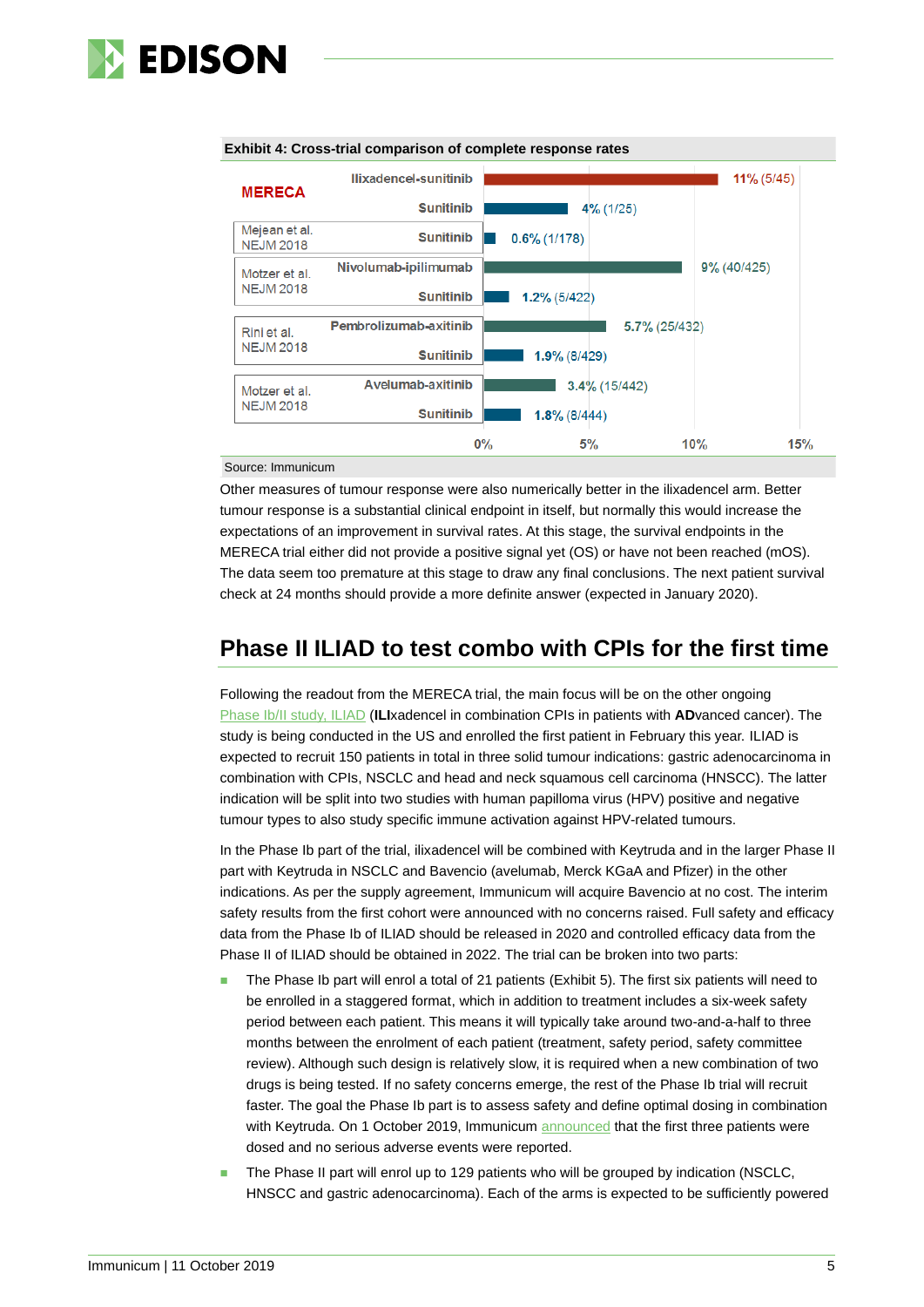

to detect clinical efficacy. Head and neck cancer patients will be recruited into two studies depending on their HPV tumour type. In total there will be four separate studies ongoing. Immunicum specified that the idea of using two different CPIs in the trial was supported by the FDA. There will be futility analyses after seven to nine patients in each of the controlled trials.

The ILIAD trial is important because it will be the first study to test ilixadencel in combination with CPIs. As well as safety and efficacy data, it is also designed to gather data to demonstrate the proof of mechanism of action by showing that ilixadencel generates a systemic tumour-specific immune response.



#### **Exhibit 5: Phase Ib/II multi-indication CPI combination ILIAD study design**

## **Potential ilixadencel positioning**

Ilixadencel is being developed as an immune primer for anticancer treatment combinations. Although the advent of new treatments can cause a paradigm shift in managing patients, it is an unavoidable part of the drug development business. When MERECA was initiated, TKIs such as Sutent were the standard of care and over the last several years three new combination treatments have been approved (as discussed above). Looking forward, CPIs appear to be the best combination partner drugs for Immunicum to explore, although in the 20 August corporate update presentation the company discussed ilixadencel's wider potential beyond CPIs.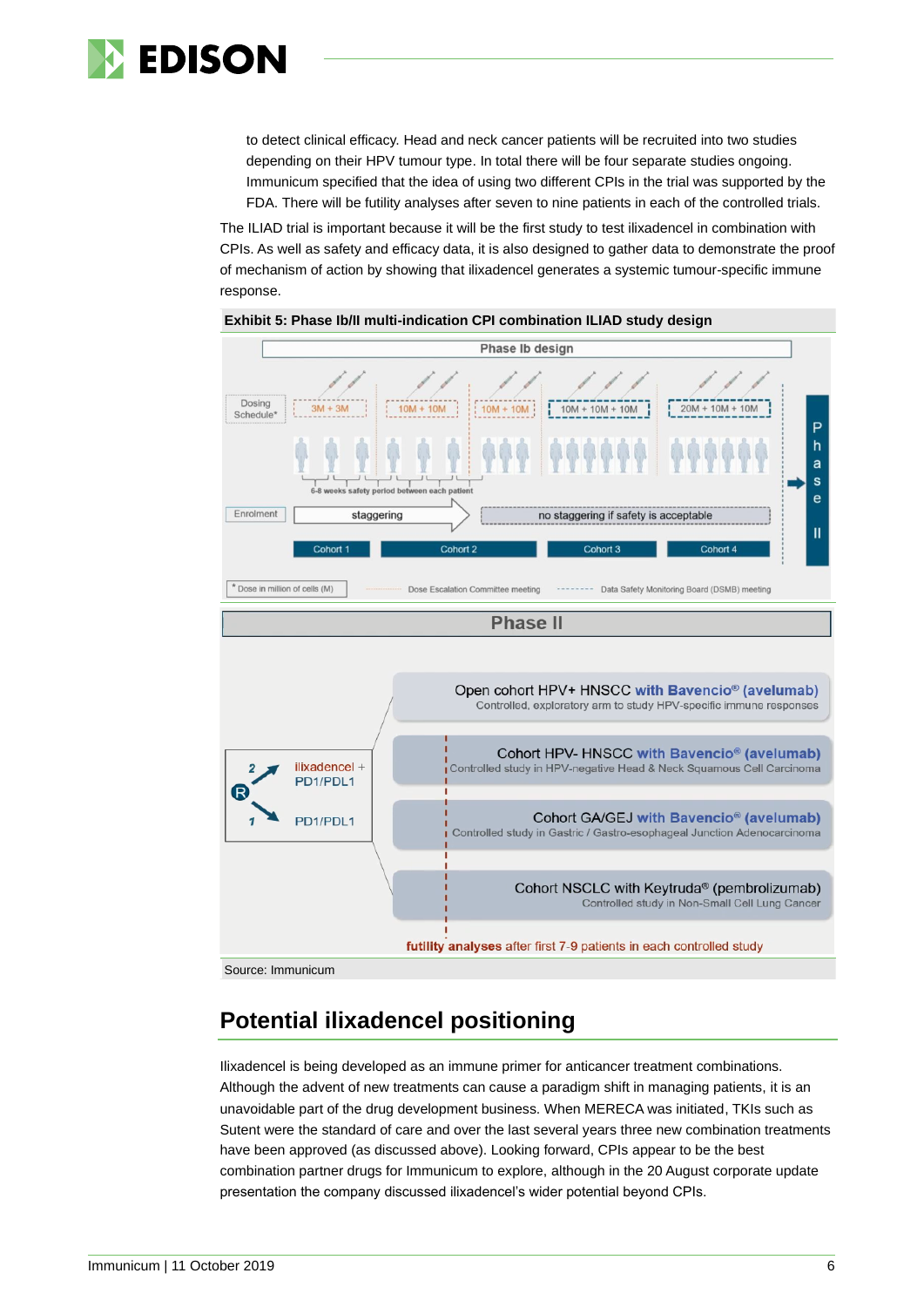

CPIs have well-established safety issues, which limit combination potential, so two CPIs can be more effective, but also increase toxicity. Therefore, when it comes to CPI and other anti-cancer therapy combinations, safety is as important as efficacy. From this perspective, immune primers tend to have benign safety profiles, so should combine with CPIs well. Specifically, ilixadencel's safety data have been very good so far.

By the time full safety results from the Phase I part of the ILIAD trial are known (expected in 2020), Immunicum will also have mature data from the MERECA, liver cancer and GIST trials. We believe Immunicum will decide about further development and which indications to prioritise based on the whole dataset. The company expects this type of data package will also be interesting to a number of potential partners and improve the prospects for a potential out-licensing deal.





### **Financials and valuation**

Immunicum's Q219 operating loss of SEK33.2m was higher than the SEK19.3m loss in Q218 and slightly higher than our estimate of SEK30.0m. As expected, R&D costs accounted for the majority of the increase and were SEK25.8m (vs our estimate of SEK23.1m and SEK12.8m reported in Q218), while administrative costs were SEK7.3m vs our expected SEK6.6m and SEK6.4m reported a year ago. The increase in R&D costs was mainly due to the more intensive clinical R&D programme and process development for manufacturing. We have already incorporated increasing R&D in our model and for now keep our estimates unchanged, despite a slightly higher spend than we anticipated. Immunicum is in a transition phase where costs associated with the MERECA trial will wind down, but those associated with the ILIAD trial will increase.

Immunicum had cash of SEK363m at the end of June 2019. Management has guided that its cash runway is to the end of 2021, which is in line with our model. The cash position was substantially improved after the company completed an underwritten fund-raising split between a direct share issue (c SEK178m) and a rights issue (c SEK173m).

Our updated valuation is virtually unchanged at SEK2.0bn or SEK21.6/share. For the time being we have not made any changes to the underlying assumptions in our model (detailed in our last [outlook report\)](https://www.edisongroup.com/publication/successful-large-share-issue-transforms-outlook/24497). The MERECA results were not straightforward to evaluate and one of the key inputs, ie median overall survival, is still missing. We therefore leave our assumptions unchanged until the mature survival data are in.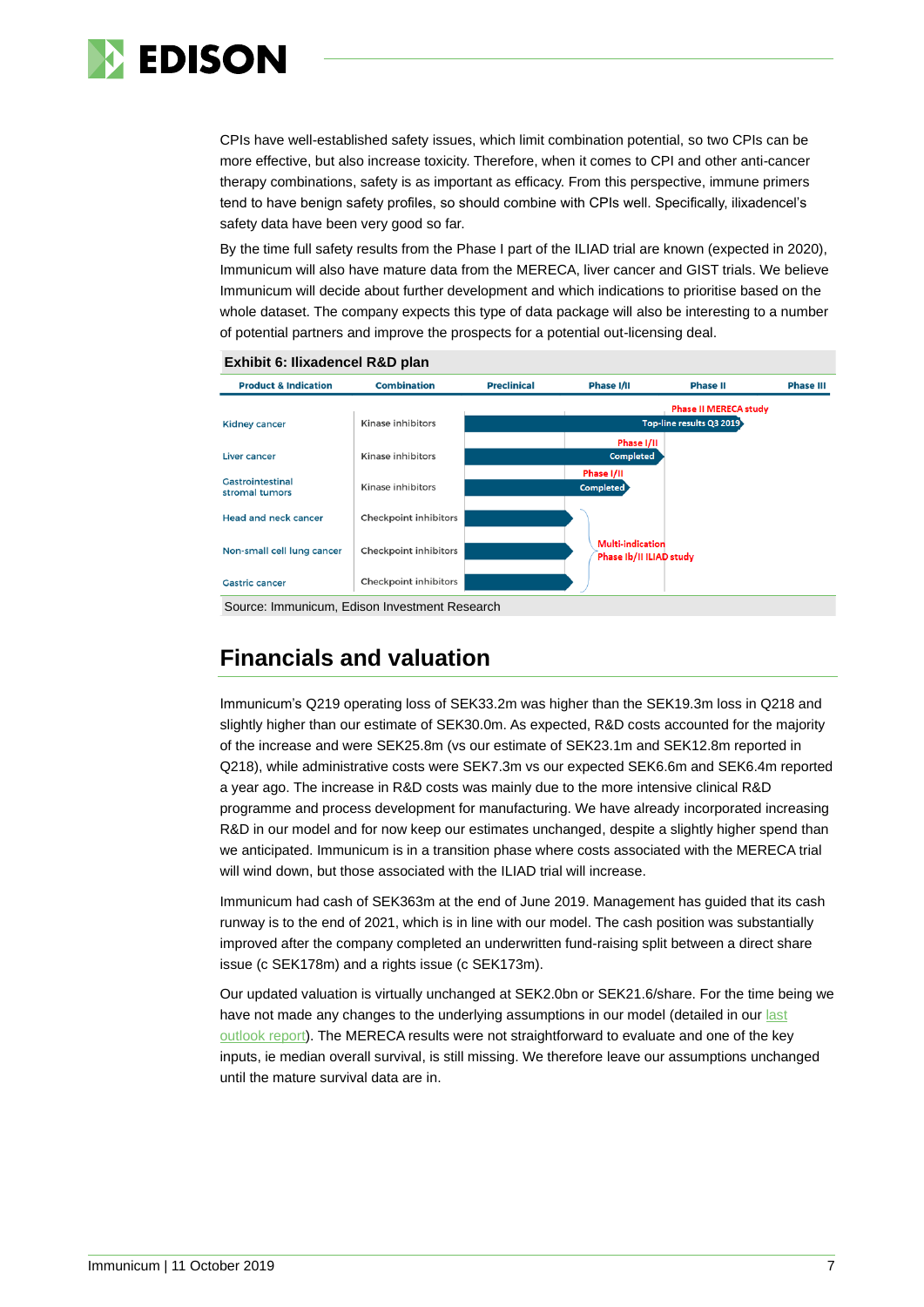

#### **Exhibit 7: Sum-of-the-parts Immunicum valuation**

| <b>Product</b>                       | Launch | Peak sales<br>\$m\$ | Probability | rNPV<br>(SEKm) | rNPV/share<br>(SEK) |
|--------------------------------------|--------|---------------------|-------------|----------------|---------------------|
| Ilixadencel - RCC                    | 2026   | 1730                | 17.4%       | 425.4          | 4.6                 |
| llixadencel - HCC                    | 2029   | 880                 | 17.4%       | 230.1          | 2.5                 |
| Ilixadencel - NSCLC                  | 2027   | 1370                | 17.4%       | 563.1          | 6.1                 |
| Ilixadencel - HNSCC                  | 2028   | 1900                | 17.4%       | 343.1          | 3.7                 |
| Ilixadencel - gastric adenocarcinoma | 2028   | 1480                | 17.4%       | 270.5          | 2.9                 |
| Unallocated costs                    |        |                     | 100%        | (206.9)        | (2.2)               |
| Net cash, end June 2019              |        |                     | 100%        | 363.4          | 3.9                 |
| <b>Valuation</b>                     |        |                     |             | 1.988.8        | 21.6                |

Source: Edison Investment Research. Note: WACC = 12.5% for product valuations. RCC: renal cell carcinoma; HCC: hepatocellular cancer; NSCLC: non-small cell lung cancer; HNSCC: head and neck squamous cell carcinoma.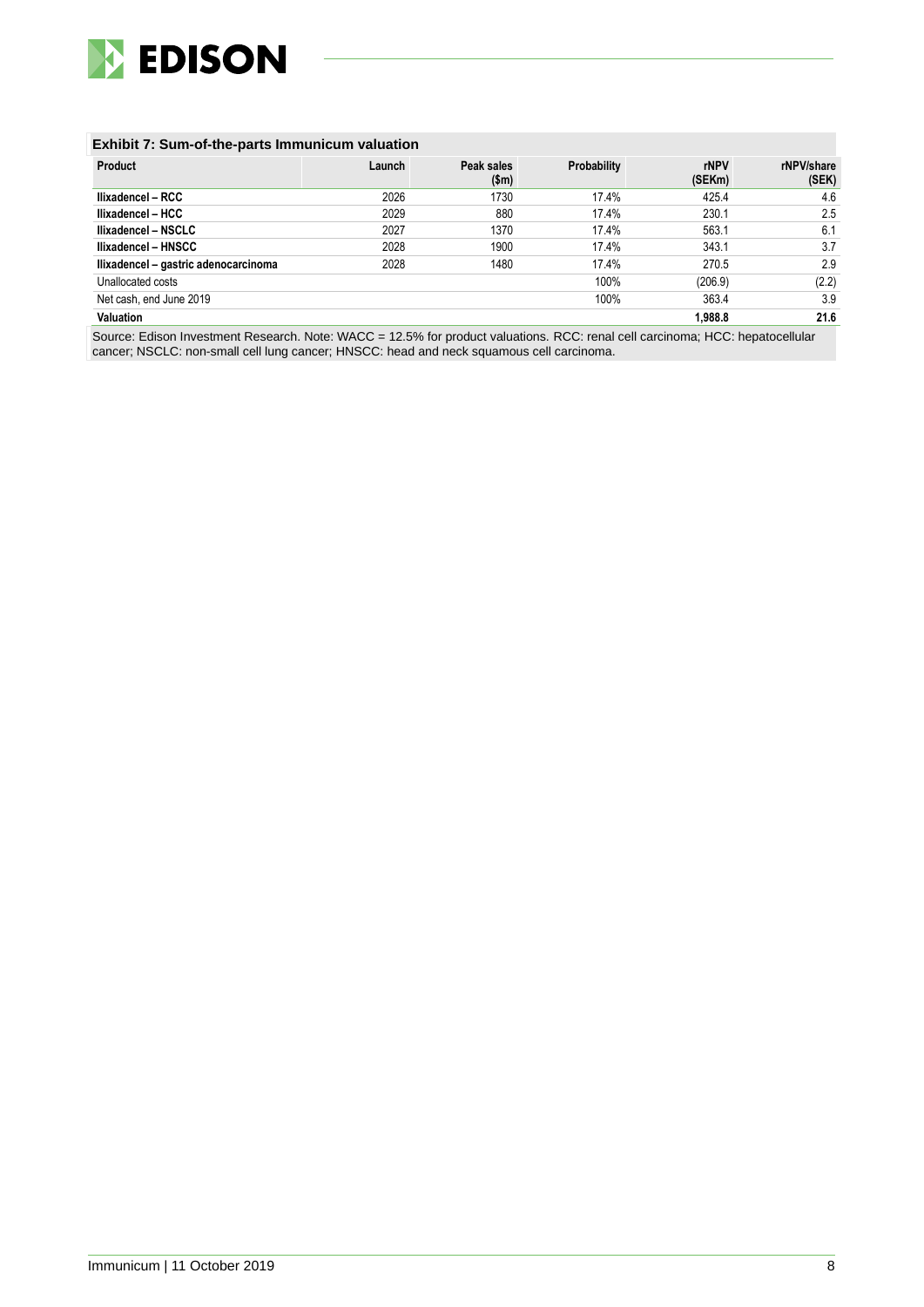

#### **Exhibit 8: Financial summary**

|                                                  | <b>SEK'000s</b><br>2017 | 2018                         | 2019e          | 2020e          | 2021e          |
|--------------------------------------------------|-------------------------|------------------------------|----------------|----------------|----------------|
| Year end 31 December                             | <b>IFRS</b>             | <b>IFRS</b>                  | <b>IFRS</b>    | <b>IFRS</b>    | <b>IFRS</b>    |
| <b>INCOME STATEMENT</b>                          |                         |                              |                |                |                |
| Revenue                                          |                         | $\mathbf{0}$<br>$\mathbf{0}$ | $\mathbf{0}$   | $\mathbf{0}$   | $\mathbf{0}$   |
| <b>EBITDA</b>                                    | (80, 629)               | (97, 845)                    | (119, 898)     | (121, 625)     | (123, 383)     |
| Operating expenses                               | (80, 847)               | (98, 029)                    | (120, 101)     | (121, 848)     | (123, 627)     |
| Depreciation                                     | (71)                    | $\mathbf{0}$                 | (5)            | (2)            | (1)            |
| Operating income                                 | 218                     | 184                          | 202            | 223            | 245            |
| Reported operating profit                        | (80, 700)               | (97, 845)                    | (119, 904)     | (121, 627)     | (123, 383)     |
| Net Interest                                     | 362                     | (15)                         | 12             | (1)            | 13             |
| Profit before tax (reported)                     | (80, 338)               | (97, 860)                    | (119, 891)     | (121, 628)     | (123, 370)     |
| Reported tax                                     |                         | 0<br>0                       | 0              | 0              | 0              |
| Profit after tax (reported)                      | (80, 338)               | (97, 860)                    | (119.891)      | (121, 628)     | (123, 370)     |
| Minority interests                               |                         | 0<br>0                       | 0              | 0              | 0              |
| Net income (reported)                            | (80, 338)               | (97, 860)                    | (119, 891)     | (121, 628)     | (123, 370)     |
| Basic average number of shares outstanding       | 25,959                  | 51,387                       | 89,710         | 92,258         | 92,258         |
| EPS - basic reported (SEK)                       | (3.09)                  | (1.90)                       | (1.34)         | (1.32)         | (1.34)         |
| <b>BALANCE SHEET</b>                             |                         |                              |                |                |                |
| <b>Non Current Assets</b>                        | 105,309                 | 10                           | 5              | $\overline{2}$ | $\overline{2}$ |
| Property Plant and equipment, net                | 69                      | 9                            | 4              | $\mathbf{1}$   | $\mathbf{1}$   |
| Other financial assets                           |                         | 1<br>$\mathbf{1}$            | $\mathbf{1}$   | $\mathbf{1}$   | $\mathbf{1}$   |
| <b>Other Non Current Assets</b>                  | 105,239                 | $\mathbf{0}$                 | $\mathbf{0}$   | $\mathbf{0}$   | $\pmb{0}$      |
| <b>Current Assets</b>                            | 140.837                 | 450.362                      | 307.793        | 176,709        | 53.368         |
| Cash and cash equivalents                        | 128,883                 | 443,798                      | 301,064        | 169,807        | 46,283         |
| Accounts receivable                              |                         | 0<br>3,307                   | 3,472          | 3,646          | 3,828          |
| Marketable securities and short-term investments |                         | 0<br>0                       | 0              | 0              | 0              |
| Prepaid expenses                                 | 8.454                   | 3.257                        | 3.257          | 3.257          | 3.257          |
| <b>Current Liabilities</b>                       | 55,740                  | 43,482                       | 20,799         | 11,342         | 11,369         |
| Accounts payable                                 | 11,714                  | 31,266                       | 10,369         | 912            | 939            |
| Accrued other liabilities                        | 43,694                  | 11,378                       | 6,836          | 6,836          | 6,836          |
| Other current liabilities                        | 331                     | 838                          | 3,594          | 3,594          | 3,594          |
| Non Current Liabilities                          | 850                     | 850                          | 850            | 850            | 850            |
| Long term debt                                   | 850                     | 850                          | 850            | 850            | 850            |
| Equity                                           | 189.556                 | 406.041                      | 286,150        | 164.521        | (80, 477)      |
| Retained earnings start of period                | (151, 447)              | (231, 785)                   | (329, 645)     | (449, 536)     | (692, 793)     |
| <b>Total Shareholder's Equity</b>                | 189,556                 | 406,041                      | 286,150        | 164,521        | (80, 477)      |
| <b>CASH FLOW</b>                                 |                         |                              |                |                |                |
| Cash Flow from Operations                        |                         |                              |                |                |                |
| <b>EBIT</b> (Operating profit)                   | (80, 700)               | (97, 845)                    | (119,904)      | (121, 627)     | (123, 383)     |
| Depreciation                                     | 71                      | 58                           | 5              | $\overline{2}$ | 1              |
| Income Tax paid                                  |                         | 0<br>0                       | $\mathbf{0}$   | $\mathbf{0}$   | $\mathbf{0}$   |
| Other Working Capital changes                    | 34,455                  | (6, 867)                     | (22, 848)      | (9,631)        | (155)          |
| Cash interest paid                               | (274)                   | (14)                         | (26)           | (26)           | 0              |
| Cash interest received                           |                         | 0<br>0                       | 38             | 25             | 13             |
| Net cash used in Operating activities            | (46, 447)               | (104, 668)                   | (142, 734)     | (131, 257)     | (123, 524)     |
| Cash Flow from Investing                         |                         |                              |                |                |                |
| Purchase of fixed assets                         |                         | $\mathbf{0}$<br>$\mathbf{0}$ | $\mathbf{0}$   | $\mathbf{0}$   | $\mathbf{0}$   |
| Sale of Investments                              | 10,162                  | $\mathbf{0}$                 | $\mathbf{0}$   | $\mathbf{0}$   | 0              |
| Net cash used in investing activities            | 10,162                  | $\overline{0}$               | $\overline{0}$ | $\overline{0}$ | $\overline{0}$ |
| Cash Flow from Financing                         |                         |                              |                |                |                |
| Change in Capital Stock                          | 62.269                  | 419.584                      | 0              | 0              | 0              |
| Net cash from Financing activities               | 62,269                  | 419,584                      | $\overline{0}$ | $\overline{0}$ | $\overline{0}$ |
| Net Changes in Cash and Cash Equivalent          | 25,984                  | 314,916                      | (142, 734)     | (131, 257)     | (123, 524)     |
| Cash and Cash Equivalents - Beginning            | 102,899                 | 128,883                      | 443,799        | 301,065        | 169.808        |
| Cash and Cash Equivalents - End                  | 128,883                 | 443,799                      | 301,065        | 169,808        | 46,284         |
| Net cash/(debt)                                  | 128,033                 | 442,948                      | 300,214        | 168,957        | 45,433         |
|                                                  |                         |                              |                |                |                |

Source: Company accounts, Edison Investment Research